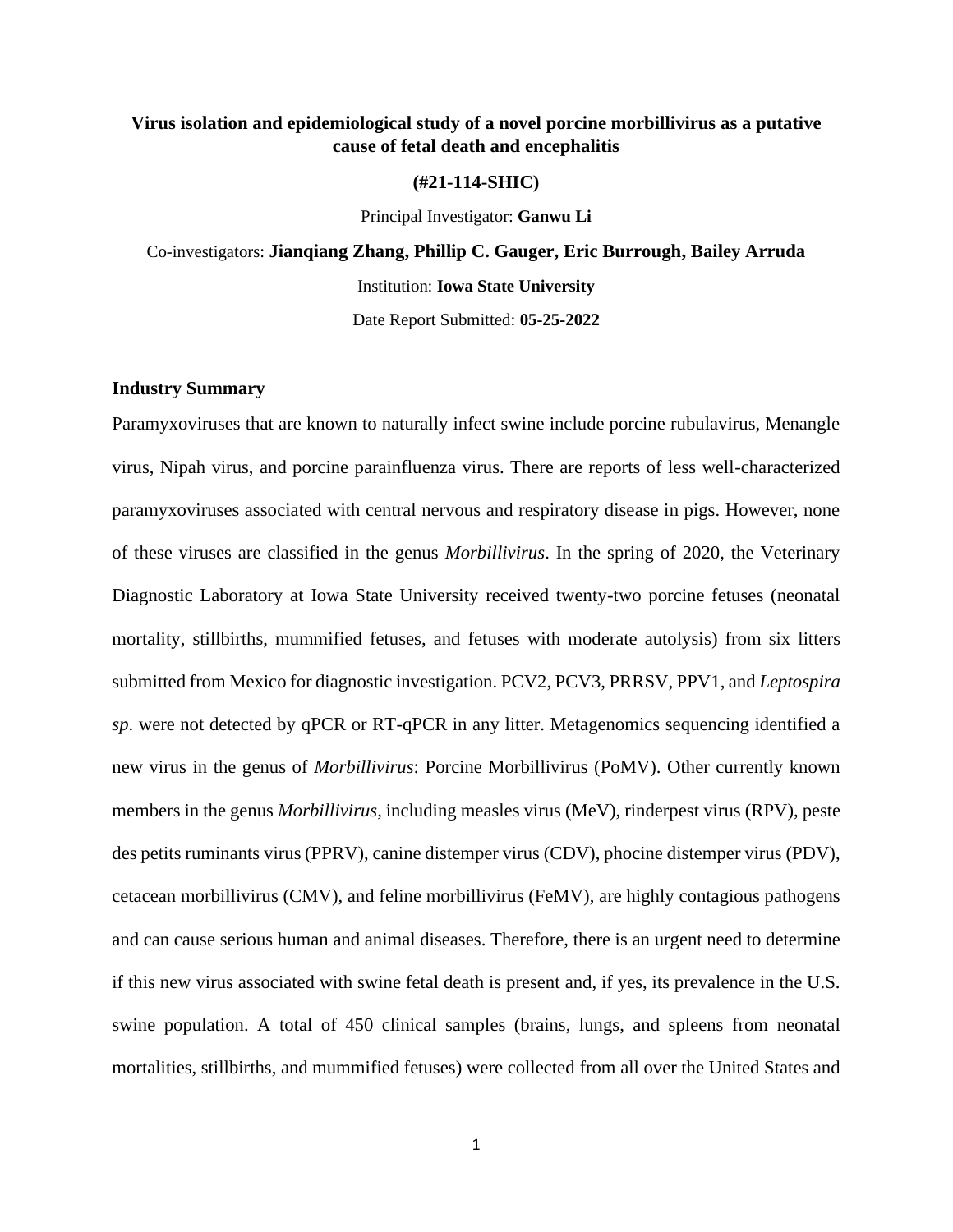subjected to PoMV rRT-PCR assay. Our current assessment has not found PoMV in the U.S. swine populations tested thus far. In addition, virus isolation would be valuable for future characterization of PoMV (diagnostics, prevention, pathogenicity, and pathogenesis investigations). Isolation of PoMV in various cell lines (MARC-145 (a clone of the MA-104 cell line, ATCC CRL-2378), MDCK (ATCC NBL-2), PK-15 (ATCC CCL-33), ST (CRL-1746), Vero (ATCC CCL-81), BHK-21 (CCL-10), LLC-MK2 (CCL-7), ZMAC (ATCC PTA-8764), and primary porcine kidney cells using available PoMV PCR-positive tissue homogenates was attempted in this study. Unfortunately, a PoMV isolate that could efficiently replicate in cell culture has not yet been obtained.

## **Scientific Abstract**

A novel porcine morbillivirus (PoMV), as a putative cause of fetal death, encephalitis, and placentitis, was detected in fetus samples from Mexico. However, PoMV was not yet isolated, the pathogenicity was not yet determined, and its presence and prevalence in the U.S. swine population was unknown. In this study, 450 clinical samples (brains, lungs, and spleens from neonatal mortalities, stillbirths, and mummified fetuses) were collected from all across the United States and subjected to PoMV rRT-PCR assay. Our current assessment has not found PoMV in the U.S. swine populations tested thus far. In addition, isolation of PoMV in various cell lines (MARC-145 (a clone of the MA-104 cell line, ATCC CRL-2378), MDCK (ATCC NBL-2), PK-15 (ATCC CCL-33), ST (CRL-1746), Vero (ATCC CCL-81), BHK-21 (CCL-10), LLC-MK2 (CCL-7), ZMAC (ATCC PTA-8764), and primary porcine kidney cells) using available PoMV PCRpositive tissue homogenates was attempted in this study. Unfortunately, a PoMV isolate that could efficiently replicate in cell culture has not yet been obtained. Virus isolation would be valuable for future characterization of PoMV. Unfortunately, no additional PoMV PCR-positive clinical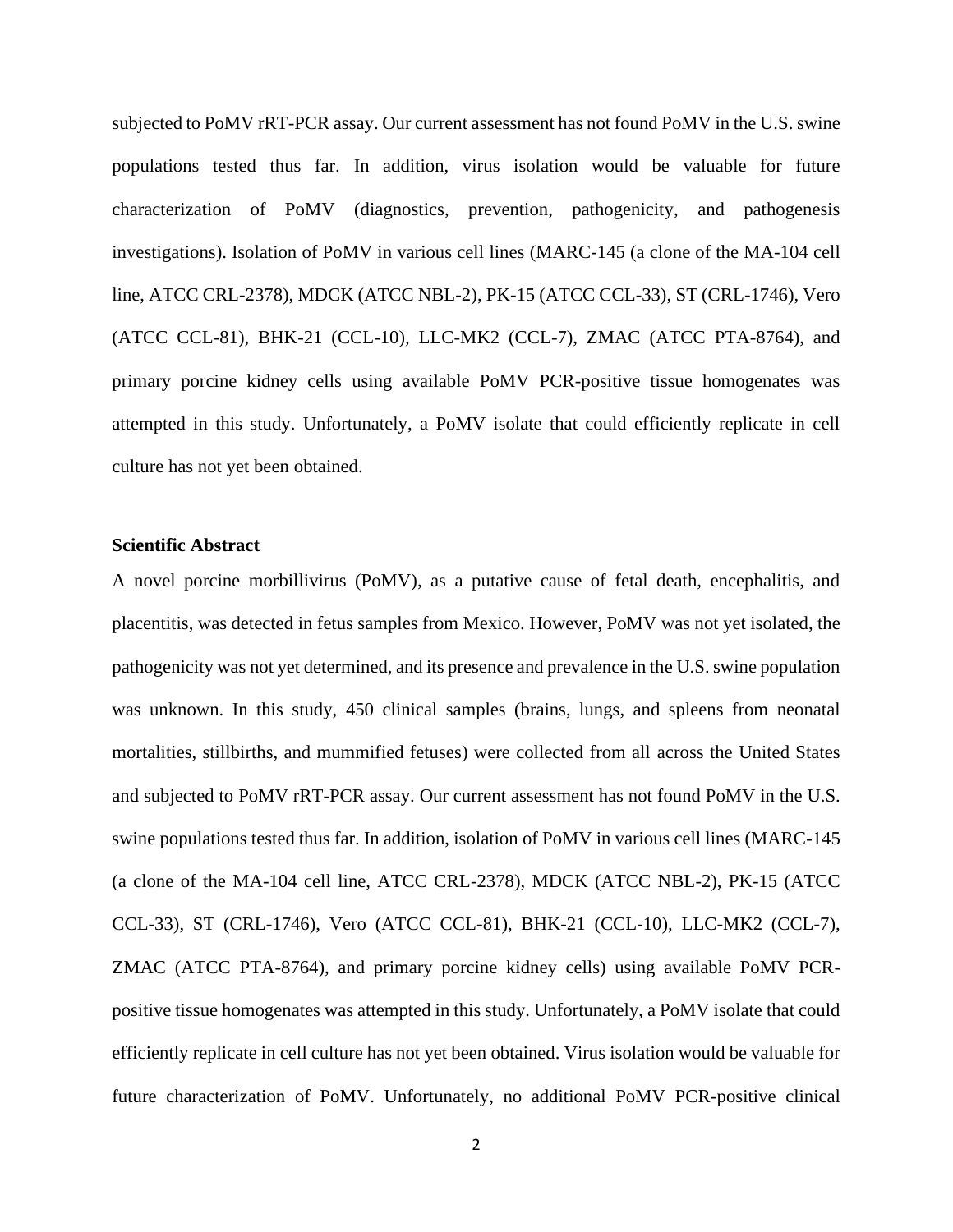samples from Mexico could be obtained and the pig samples collected from various U.S. states were all PoMV PCR-negative. This limits our efforts to optimize conditions for additional VI attempts. In the future, if more PoMV PCR-positive samples become available, VI can be attempted again.

## **Keywords**

Porcine morbillivirus**,** virus isolation, real-time-RT-PCR, virus isolation, epidemiology

## **Introduction**

The family *Paramyxoviridae* encompasses a group of large, enveloped, pleomorphic (mostly spherical) viruses with RNA genomes of 14.6 to 20.1 kb. The family is currently composed of four subfamilies and seventeen genera with more than 70 species and contains globally significant viral pathogens. Currently, the genus *Morbillivirus* within subfamily *Orthomyxovirinae* includes highly contagious human and animal viruses such as measles virus (MeV), rinderpest virus (RPV), peste des petits ruminants virus (PPRV), canine distemper virus (CDV), phocine distemper virus (PDV), cetacean morbillivirus (CMV), and feline morbillivirus (FeMV). Paramyxoviruses that are known to naturally infect swine include porcine rubulavirus, Menangle virus, Nipah virus, and porcine parainfluenza virus. There are reports of less well-characterized paramyxoviruses associated with central nervous and respiratory disease in pigs. However, none of these viruses are classified in the genus *Morbillivirus*.

In the spring of 2020, the Veterinary Diagnostic Laboratory at Iowa State University received twenty-two porcine fetuses from six litters submitted from Mexico for diagnostic investigation. These included one neonatal mortality, three stillbirths, fourteen mummified fetuses, and four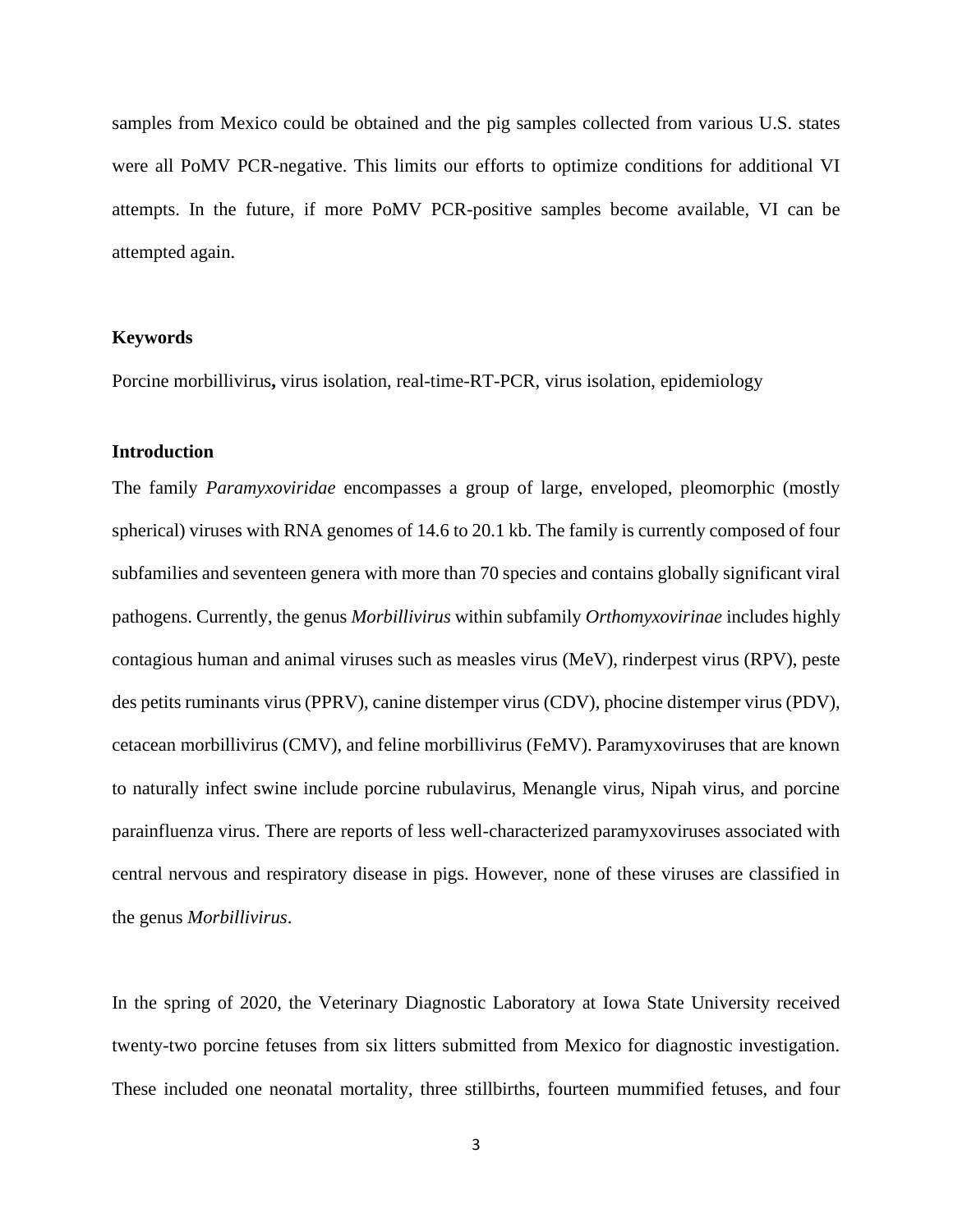fetuses with moderate autolysis. PCV2, PCV3, PRRSV, PPV1, and *Leptospira sp.* were not detected by qPCR or RT-qPCR in any litter. Metagenomics sequencing identified a new virus in the genus *Morbillivirus* and we named it Porcine Morbillivirus (PoMV). Phylogenetic analyses determined PoMV to be most closely related to canine distemper virus (62.9% nt identity) and phocine distemper virus (62.8% nt identity) in the *Morbillivirus* genus. Intranuclear inclusions were commonly observed in neurons and glial cells of fetuses with encephalitis. Furthermore, fluorescence in situ hybridization assay detected PoMV RNA within neurons, respiratory epithelium, and lymphocytes in the brains, lungs, and spleens of neonatal mortalities, stillbirths, and mummified fetuses (the article has been accepted by *Emerging Infectious Diseases* and is in press). However, PoMV was not yet isolated, the pathogenicity was not yet determined, and its presence and prevalence in the U.S. swine population was unknown.

## **Objectives**

- 1) Attempts to isolate porcine morbillivirus (PoMV) in cell culture from clinical samples
- 2) Determine the presence/incidence of PoMV in swine populations of the United States

## **Materials & Methods**

Clinical samples. More than 500 clinical samples including brain, lung, and spleen samples were collected from neonatal mortalities, stillbirths, and mummified fetuses that were submitted to Veterinary Diagnostic Laboratory at Iowa State University and were stored at -80°C for future investigation.

Four PoMV PCR-positive tissue homogenates from a stillborn fetus A, stillborn fetus B, litter D with mummified fetuses, and litter E with mummified fetuses collected from a farm in Mexico in January 2020 were subjected to virus isolation attempts. Fetal thoracic tissues from Litters A and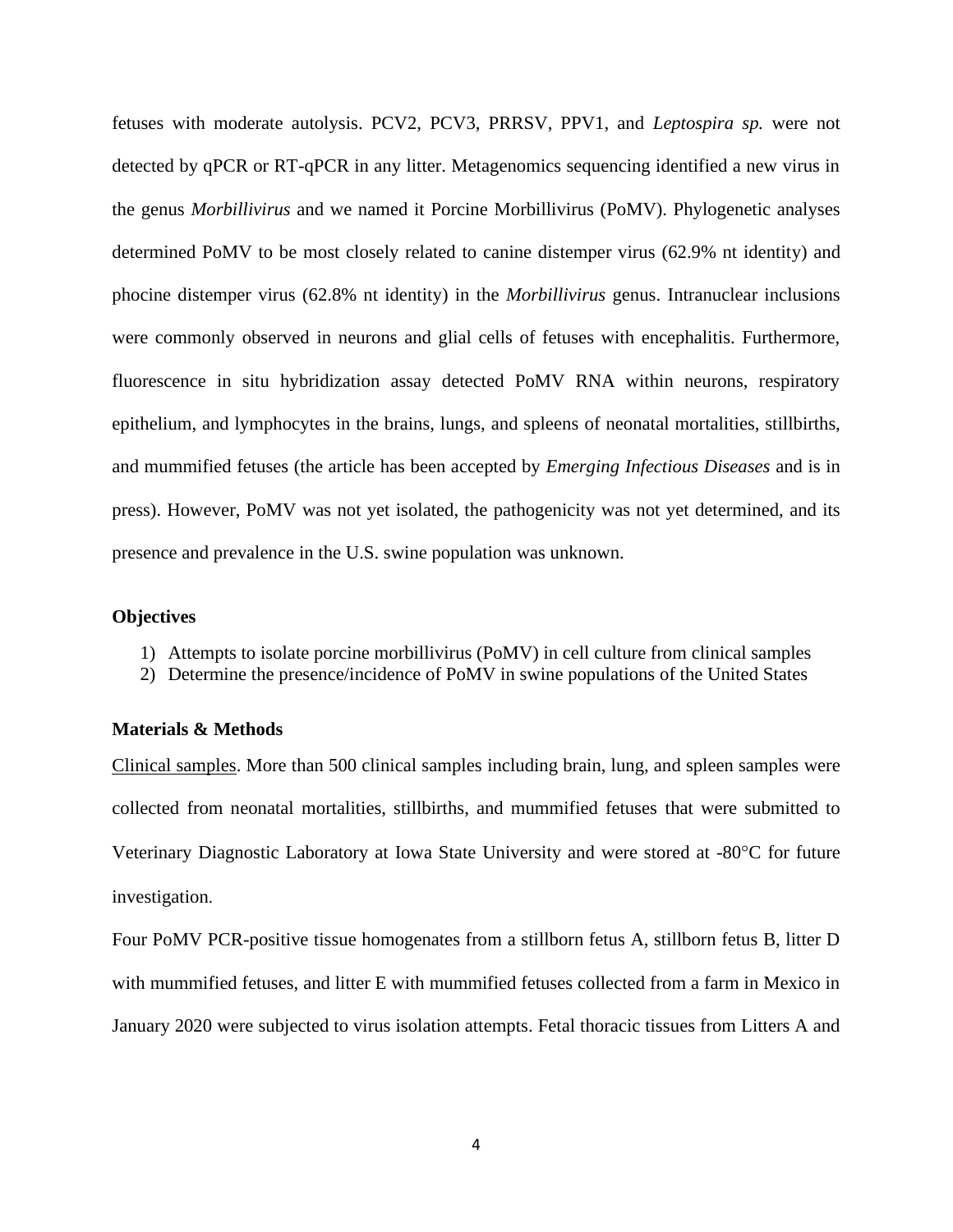E had a higher viral load (Cq values were 19.7 and 19.4, respectively) and fetal thoracic tissues from Litters B and D had a lower viral load (Cq values were 23.4 and 20.2, respectively).

Cell lines. Cell lines MARC-145 (a clone of the MA-104 cell line, ATCC CRL-2378), MDCK (ATCC NBL-2), PK-15 (ATCC CCL-33), ST (CRL-1746), Vero (ATCC CCL-81), BHK-21 (CCL-10), LLC-MK2 (CCL-7), ZMAC (ATCC PTA-8764), and primary porcine kidney cells prepared at the ISU VDL were used in this study to attempt isolation of porcine morbillivirus. MARC-145 cells were cultured in regular RPMI-1640 medium supplemented with final concentrations of 10% fetal bovine serum, 2 mM L-glutamine, 0.05 mg/ml gentamicin, 100 unit/ml penicillin, 100 µg/ml streptomycin, and 0.25 µg/ml amphotericin. MDCK, PK-15, ST, Vero, BHK-21, and LLC-MK2 cells were cultured in regular MEM medium supplemented with final concentrations of 10% fetal bovine serum, 2 mM L-glutamine, 0.05 mg/ml gentamicin, 100 unit/ml penicillin, 100 µg/ml streptomycin, and 0.25 µg/ml amphotericin. ZMAC cells were cultured in RPMI-1640 medium with L-glutamine  $& 25$  mM HEPES supplemented with  $1 \times$  MEM nonessential amino acids, 4 mM sodium pyruvate, 2 mM L-glutamine, 0.81% glucose, 10% fetal bovine serum, 0.01 µg/ml mouse macrophage colony stimulating factor (mouse M-CSF, Shenandoah Biotechnology, Inc., Warwick, PA), 0.05 mg/ml gentamicin, 100 units/ml penicillin, 100  $\mu$ g/ml streptomycin, and 0.25  $\mu$ g/ml amphotericin. All cells were maintained in a 37<sup>o</sup>C incubator with  $5\%$  CO<sub>2</sub>.

Virus isolation. Tissue homogenates were filtered through 0.45 µm size syringe filter and then inoculated into each cell line cultured in 24-well plates (0.2 mL per well) in the presence of trypsin. The plates were incubated at  $37^{\circ}$ C with 5% CO<sub>2</sub> for 1-2 h. The inoculum was removed and fresh culture medium was added. The cells were incubated for 4-5 days at  $37^{\circ}$ C with 5% CO<sub>2</sub> and the development of cytopathic effect (CPE) was monitored. After the first passage, the cells were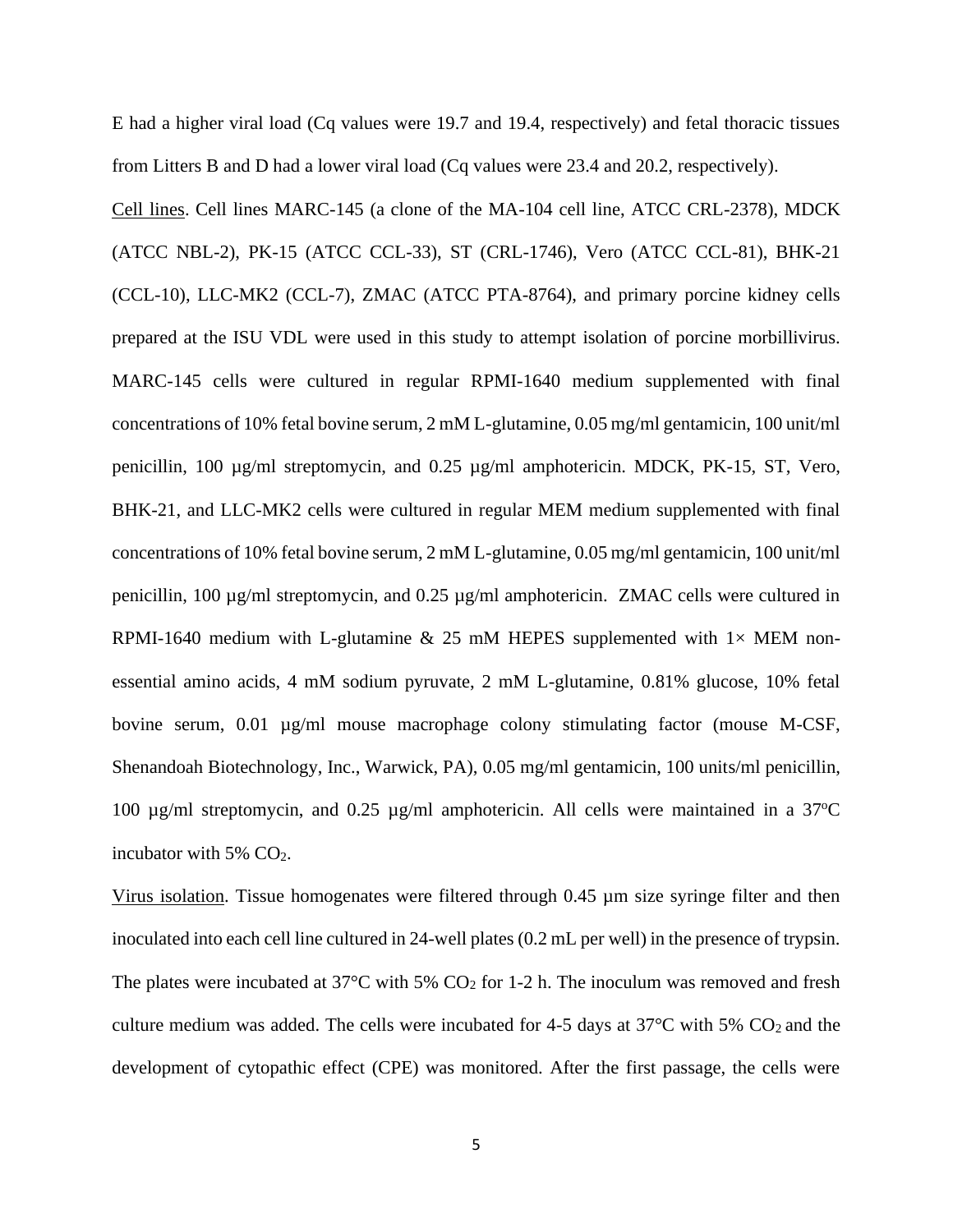subjected to freeze-thaw once. The mixtures were centrifuged at  $3,000 \times g$  for 10 min. The supernatants were harvested for further propagation or saved at -80°C for PCR testing. Following similar procedures, the cell lysates were passed in the respective cell lines for 2-3 additional passages. The cell culture lysates at different passages were tested by PoMV real-time RT-PCR following the previously described procedures (Arruda et al., 2021) to confirm the outcomes of virus isolation.

Real-time reverse transcription PCR. Porcine morbillivirus (PoMV) primers (MBLV-900F, 5′- GGGCTAGCAAGCTTTATCCTCAC-3'; MBLV-988R, 5'-GTTAACTCACCAGCAAACTCATGC-3′) and probe (MBL-959P, 5′-6-FAM-CAGTGCCGGGTACATAGTTTCTATCCCAA-TAMSp-3′) were synthesized by Integrated DNA Technologies (https://www.idtdna.com). Samples were processed to obtain 20% tissue homogenate for RNA/DNA extraction with the Applied Biosystem 5X MagMax Pathogen RNA/DNA Kit and Thermo Fisher Scientific KingFisher Flex automated extraction instrument. The real-time PCR reaction was performed in a 25 μL PCR mixture that contained 12.5 μL  $2 \times$ AgPath-ID RT-PCR Buffer (Applied Biosystems), 1 μL 25X RT PCR Enzyme Mix, 1 μL (0.4 μmol) of each of the primers,  $0.5 \mu L$  (0.2 μmol) of probe, 4 μL nuclease-free water, and 5 μL extracted RNA. The amplification was performed at 48°C for 10 min, 95°C for 10 min, then 40 cycles at 95°C for 15 s and 60°C for 45 s. Samples with a Cq value <40 were considered positive. Fetal thoracic tissues from 2 litters that originated from a 3,000-head sow farm in the United States experiencing increased mummified fetuses and stillborn fetuses were used for real-time RT-PCR negative controls. Samples from Litter A that originated from Mexico where PoMV was detected were used for positive control.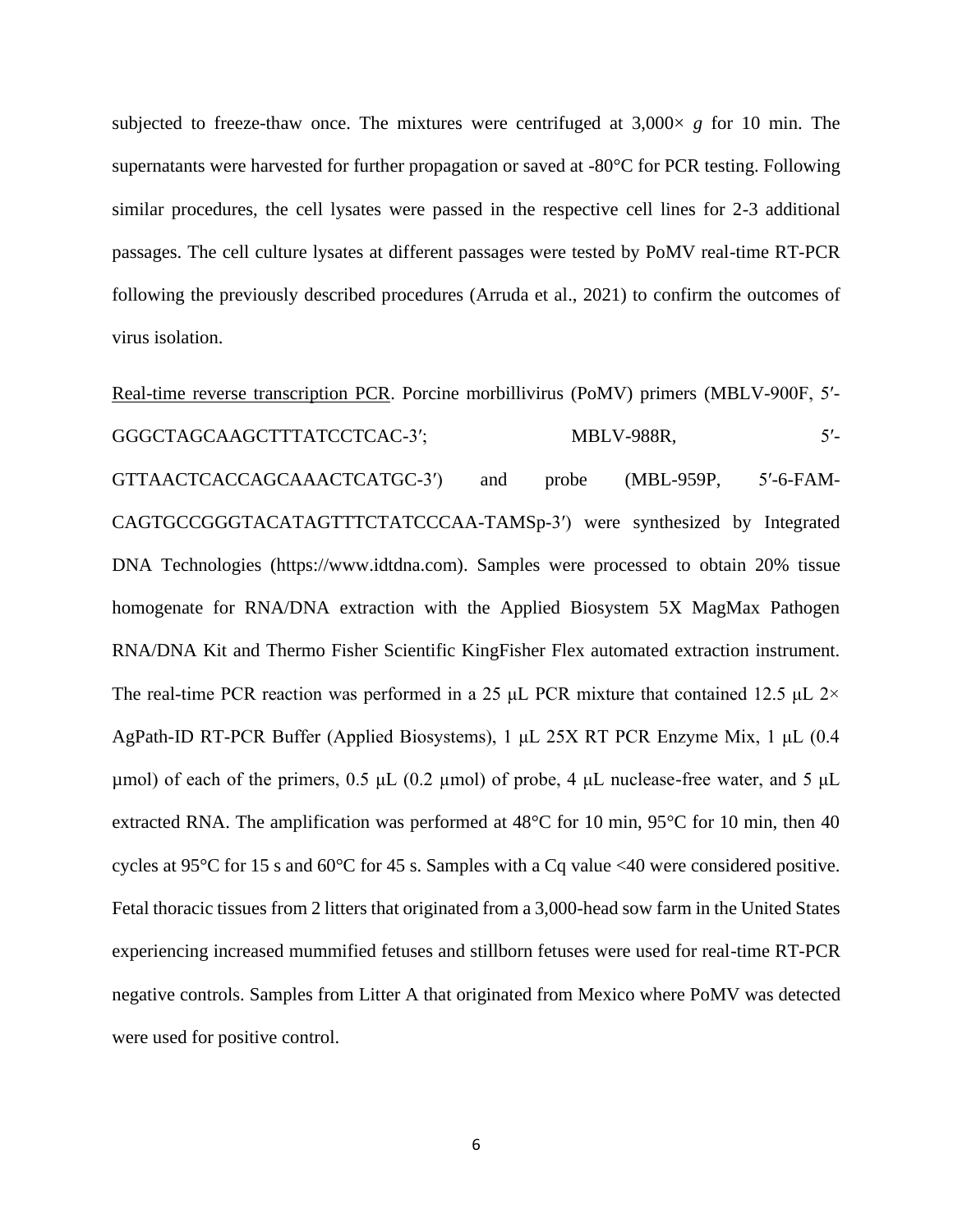### **Results**

### **Virus isolation**

In the beginning, all four tissue homogenates (A, B, C and D) were inoculated into each of the cell lines MARC-145, MDCK, PK-15, ST, Vero, BHK-21, and LLC-MK2 and passed in each line for two passages with the exception of the LLC-MK2 cells, which were no longer in good condition at that time. No CPE was observed in any of the inoculated cells. The Passage 0 (P0) and P1 cell culture lysates harvested from these cells were tested by PoMV real-time RT-PCR. The results are summarized in Table 1.

The P1 cell culture lysates in the MARC-145, MDCK, PK-15, Vero, and BHK-21 cells had increasing PCR Ct values compared to the respective P0 cell culture lysates, suggesting that there was no efficient virus replication in these cell lines; thus, no further passages were conducted in these cell lines.

In ST cells, the P1 cell culture lysates from inocula D and E had slightly lower Ct values compared to the respective P0 cell culture lysates. Hence, two more passages were conducted in ST cells. At the P2 and P3, all cell culture lysates derived from samples A, B, D, and E were negative by porcine morbillivirus PCR, indicating that VI attempts in ST cells did not result in isolation of a virus that can continuously and efficiently replicate.

In LLC-MK2 cells, the P0 cell culture lysates had promising PCR results especially for sample E whose P0 cell culture lysate had Ct value of 25.9. When LLC-MK2 cells were in good condition later on, the sample E P0 cell culture lysate underwent three more passages (P1, P2, and P3). Unfortunately, Ct values increased when passage number increased and the P3 cell culture lysate was PCR negative. The data suggest that VI attempt in LLC-MK2 cells was unsuccessful either.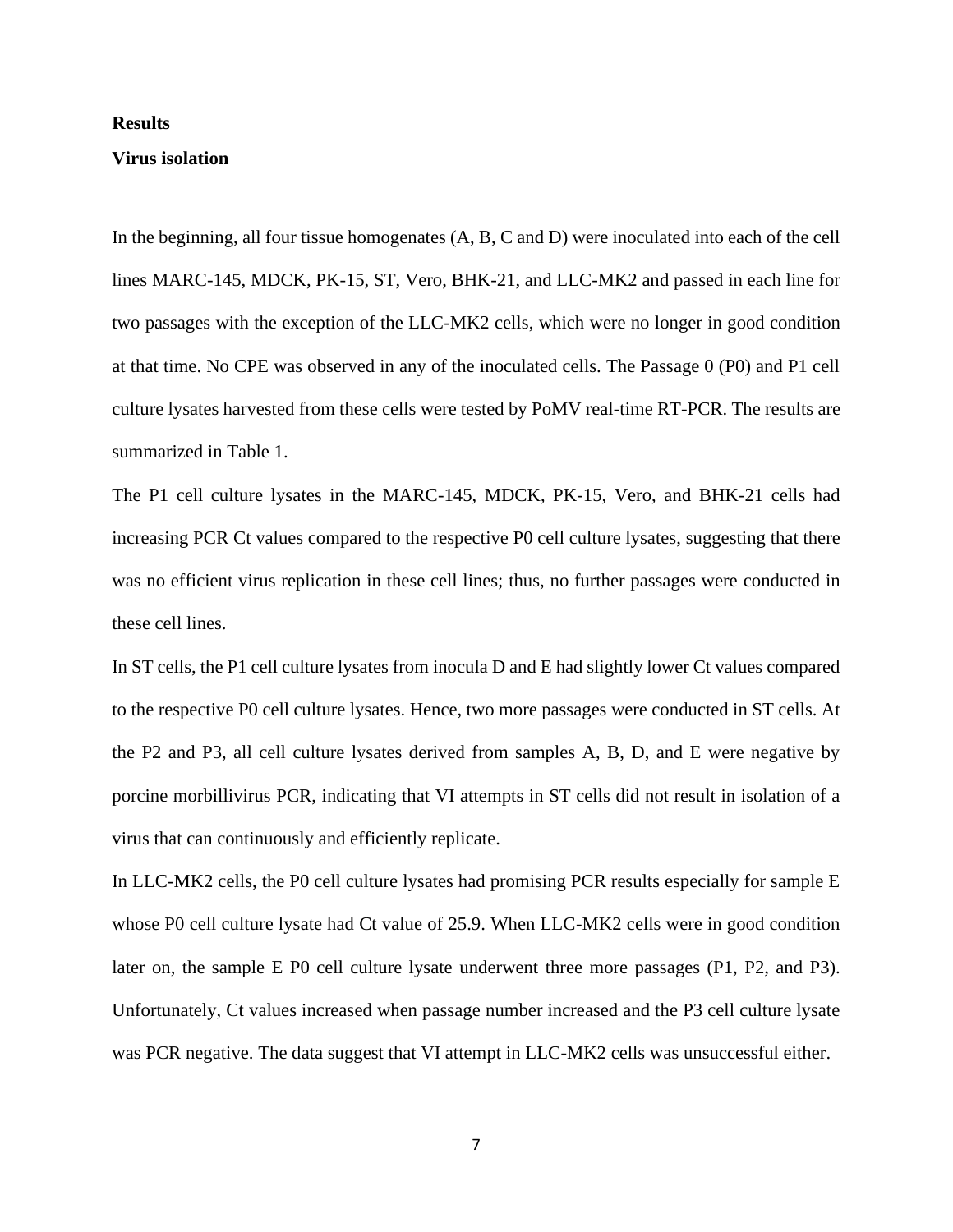Then, VI was attempted in ZMAC cells and primary porcine kidney (PPK) cells. Due to the limited volume of the tissue homogenates, VI was only attempted in ZMAC and PPK cells for samples D and E. With continuous passages in ZMAC and PPK cells, the cell culture lysates from the higher passages had increasing Ct values, suggesting no efficient virus replication. Thus, the VI in ZMAC and PPK cells was considered unsuccessful.

Table 1. Summary of porcine morbillivirus PCR results (Ct values) on virus isolation materials harvested at different passages in a variety of cell lines

|                  | Passage 0 |      |      |      | Passage 1 |           |      |      | Passage 2 |           |           |           | Passage 3 |           |           |           |
|------------------|-----------|------|------|------|-----------|-----------|------|------|-----------|-----------|-----------|-----------|-----------|-----------|-----------|-----------|
| <b>Cell line</b> | A         | в    | D    | E    | A         | B         | D    | E    | A         | B         | D         | E         | A         | B         | D         | E         |
| <b>MARC-145</b>  | 31        | 34.7 | 29.4 | 27.5 | 35.1      | $\geq 40$ | 35.5 | 31.9 |           |           |           |           |           |           |           |           |
| <b>MDCK</b>      | 30.2      | 33.8 | 31.1 | 27.4 | 34.8      | $\geq 40$ | 36.2 | 32.8 |           |           |           |           |           |           |           |           |
| <b>PK-15</b>     | 31.3      | 34.3 | 30.4 | 27.3 | 37        | >40       | 36.9 | 34.4 |           |           |           |           |           |           |           |           |
| <b>ST</b>        | 31.7      | 34.5 | 32.2 | 28.3 | 31.5      | 33.4      | 29.4 | 27.1 | $\geq 40$ | $\geq 40$ | $\geq 40$ | $\geq 40$ | $\geq 40$ | $\geq 40$ | $\geq 40$ | $\geq 40$ |
| Vero             | 31.6      | 34.5 | 31.2 | 28.3 | 34.7      | >40       | 36.4 | 34.8 |           |           |           |           |           |           |           |           |
| <b>BHK-21</b>    | 31.1      | 33.3 | 30.4 | 28.7 | 37.4      | >40       | 36   | 34.9 |           |           |           |           |           |           |           |           |
| LLC-MK2          | 29.6      | 33.2 | 29.1 | 25.9 |           |           |      | 33.2 |           |           |           | 36.9      |           |           |           | $\geq 40$ |
| <b>ZMAC</b>      |           |      | 29.7 | 28.9 |           |           | 31.7 | 29.4 |           |           | >40       | 34.2      |           |           |           |           |
| <b>PPK</b>       |           |      | 29.3 | 26.3 |           |           | 34.6 | 33.7 |           |           |           |           |           |           |           |           |

### **Determine the presence/incidence of PoMV in swine populations of the United States**

A total of 150 lung tissue samples, 150 brain samples, and 150 spleen tissue samples from neonatal mortality and mummified fetus were examined by using PoMV rRT-PCR assay. The Ct values of all tested samples were >40, thus were negative for PoMV. Our current assessment has not found PoMV in the U. S. swine populations tested thus far.

### **Discussion**

Porcine morbillivirus was identified for the first time in 2020 from pig fetuses collected from Mexico (Arruda et al., 2021). Although PoMV was identified from cases with fetal death,